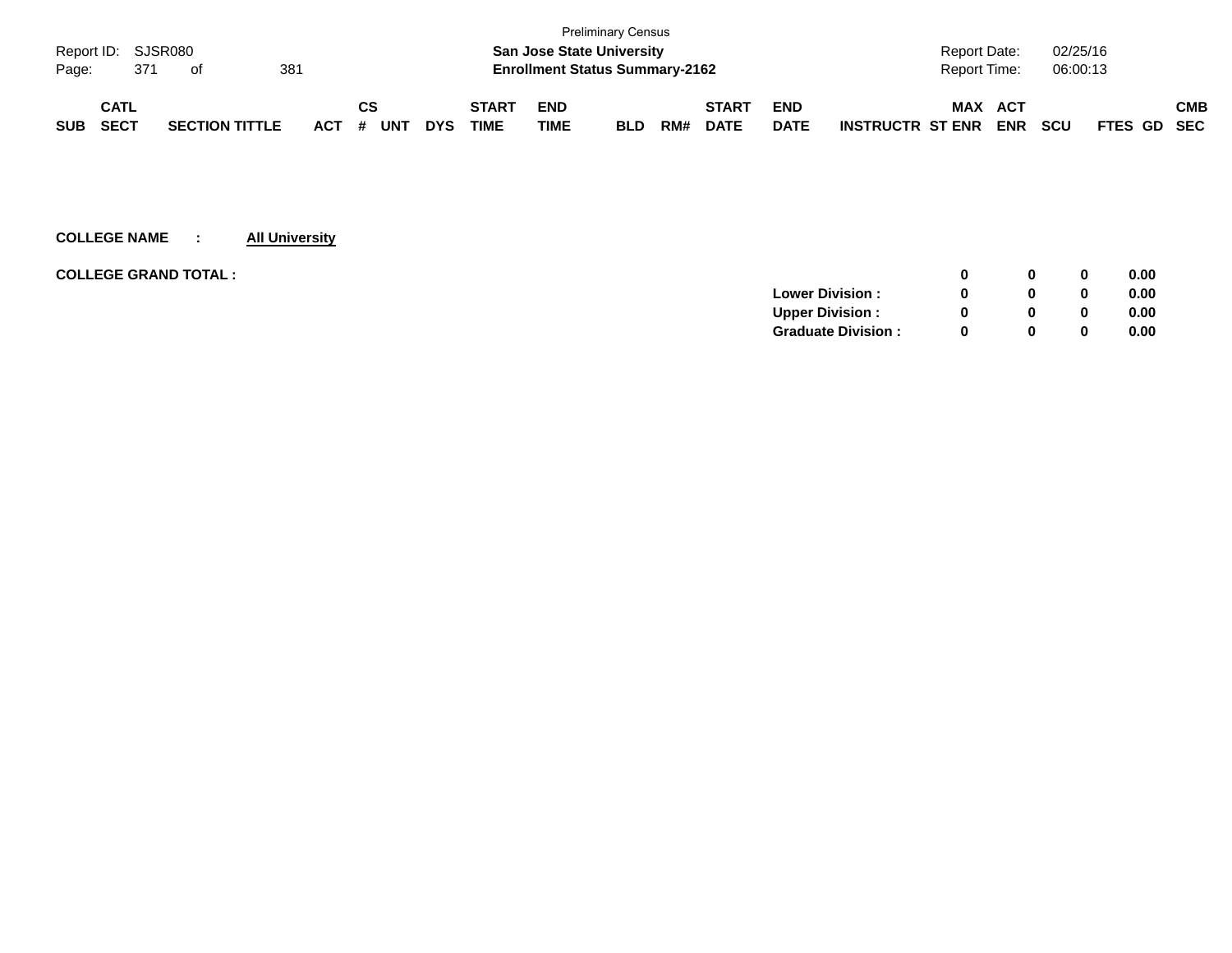| Page:      | Report ID: SJSR080<br>374  | 381<br>of                                                 |                |           |        |                |                             | <b>San Jose State University</b><br><b>Enrollment Status Summary-2162</b> | <b>Preliminary Census</b> |     |                             |                           |                                | <b>Report Date:</b><br><b>Report Time:</b> |     |                       | 02/25/16<br>06:00:13 |             |                          |                          |
|------------|----------------------------|-----------------------------------------------------------|----------------|-----------|--------|----------------|-----------------------------|---------------------------------------------------------------------------|---------------------------|-----|-----------------------------|---------------------------|--------------------------------|--------------------------------------------|-----|-----------------------|----------------------|-------------|--------------------------|--------------------------|
| <b>SUB</b> | <b>CATL</b><br><b>SECT</b> | <b>SECTION TITTLE</b>                                     | <b>ACT</b>     | <b>CS</b> | # UNT  | <b>DYS</b>     | <b>START</b><br><b>TIME</b> | <b>END</b><br><b>TIME</b>                                                 | <b>BLD</b>                | RM# | <b>START</b><br><b>DATE</b> | <b>END</b><br><b>DATE</b> | <b>INSTRUCTR ST ENR</b>        |                                            |     | MAX ACT<br><b>ENR</b> | <b>SCU</b>           | FTES GD     |                          | <b>CMB</b><br><b>SEC</b> |
| College    |                            | <b>All University</b><br><b>Intercollegiate Athletics</b> |                |           |        |                |                             |                                                                           |                           |     |                             |                           |                                |                                            |     |                       |                      |             |                          |                          |
| ATH        | Department :<br>2101       | Baseball-Men                                              | ACT            |           | 18 1.0 | TBA            |                             |                                                                           |                           |     | 01/28/16                    |                           | 05/16/16 N Enriquez            | $\mathsf{A}$                               | 50  | 30                    | 30                   | 2.00        | - 0                      |                          |
| ATH        | 2102                       | Baseball-Men                                              | <b>ACT</b>     |           | 18 1.0 | TBA            |                             |                                                                           |                           |     |                             | 01/28/16 05/16/16         | N Enriquez                     | A                                          | 20  | $\mathbf 0$           | 0                    | 0.00        | - 0                      |                          |
|            |                            |                                                           |                |           |        |                |                             |                                                                           |                           |     |                             |                           | Total:                         |                                            | 70  | 30                    | 30                   | 2.00        |                          |                          |
| ATH        | 2S 01                      | Skls Dvlo BsBI-Men                                        | ACT            | 18        | $-1.0$ | TBA            |                             |                                                                           |                           |     |                             |                           | 01/28/16 05/16/16 N Enriquez   | A                                          | 50  | 21                    | 21                   | 1.40        | - 0                      |                          |
| ATH        | 2S 02                      | Skis Dvio BsBI-Men                                        | <b>ACT</b>     |           | 18 1.0 | TBA            |                             |                                                                           |                           |     |                             | 01/28/16 05/16/16         | N Enriquez                     | A                                          | 20  | $\mathbf{3}$          | 3                    | 0.20        | - 0                      |                          |
|            |                            |                                                           |                |           |        |                |                             |                                                                           |                           |     |                             |                           | Total:                         |                                            | 70  | 24                    | 24                   | 1.60        |                          |                          |
| ATH        | 4101                       | Basketball-Men                                            | ACT            | 18        | 1.0    | TBA            |                             |                                                                           |                           |     |                             |                           | 01/28/16 05/16/16 M Lepore     | A                                          | 40  | 13                    | 13                   | 0.87        | $\overline{\phantom{0}}$ |                          |
| ATH        | 4102                       | Basketball-Men                                            | <b>ACT</b>     |           | 18 1.0 | TBA            |                             |                                                                           |                           |     |                             | 01/28/16 05/16/16         | M Lepore                       | A                                          | 20  | $\mathbf 0$           | 0                    | 0.00        | $\overline{\mathbf{0}}$  |                          |
|            |                            |                                                           |                |           |        |                |                             |                                                                           |                           |     |                             |                           | Total:                         |                                            | 60  | 13                    | 13                   | 0.87        |                          |                          |
| ATH        | 4S 01                      | Skl Dvlp Bkbl-Men                                         | ACT            | 18        | 1.0    | TBA            |                             |                                                                           |                           |     | 01/28/16                    |                           | 05/16/16 M Lepore              | A                                          | 40  | 10                    | 10                   | 0.67        | $\overline{\phantom{0}}$ |                          |
| ATH        | 4S 02                      | Skl Dvlp Bkbl-Men                                         | <b>ACT</b>     |           | 18 1.0 | TBA            |                             |                                                                           |                           |     |                             | 01/28/16 05/16/16         | M Lepore                       | Α                                          | 20  | $\mathbf 0$           | 0                    | 0.00        | $\overline{\mathbf{0}}$  |                          |
|            |                            |                                                           |                |           |        |                |                             |                                                                           |                           |     |                             |                           | Total:                         |                                            | 60  | 10                    | 10                   | 0.67        |                          |                          |
| ATH        | 61 01                      | Basketball-Women                                          | ACT            | 18        | $-1.0$ | <b>TBA</b>     |                             |                                                                           |                           |     | 01/28/16                    | 05/16/16                  | D Muscatell A                  |                                            | 50  | 10                    | 10                   | $0.67$ 0    |                          |                          |
| ATH        | 61 02                      | Basketball-Women                                          | <b>ACT</b>     |           | 18 1.0 | TBA            |                             |                                                                           |                           |     |                             | 01/28/16 05/16/16         | D Muscatell A                  |                                            | 20  | 0                     | 0                    | 0.00        | - 0                      |                          |
|            |                            |                                                           |                |           |        |                |                             |                                                                           |                           |     |                             |                           | Total:                         |                                            | 70  | 10                    | 10                   | 0.67        |                          |                          |
| ATH        | 6S 01                      | Skl Dvlop Bkbl-Wo                                         | ACT            | 18        | 1.0    | TBA            |                             |                                                                           |                           |     | 01/28/16                    | 05/16/16                  | D Muscatell A                  |                                            | 50  | 5                     | 5                    | 0.33        | - 0                      |                          |
| ATH        | 6S 02                      | Skl Dvlop Bkbl-Wo                                         | <b>ACT</b>     | 18        | 1.0    | TBA            |                             |                                                                           |                           |     |                             | 01/28/16 05/16/16         | D Muscatell A                  |                                            | 20  | $\pmb{0}$             | 0                    | 0.00        | $\overline{\mathbf{0}}$  |                          |
|            |                            |                                                           |                |           |        |                |                             |                                                                           |                           |     |                             |                           | Total:                         |                                            | 70  | 5                     | 5                    | 0.33        |                          |                          |
| ATH        | 12101                      | Football-Men                                              | ACT            | 18        | 1.0    | TBA            |                             |                                                                           |                           |     | 01/28/16                    | 05/16/16                  | R Caragher A                   |                                            | 20  | 22                    | 22                   | 1.47        | - 0                      |                          |
| ATH        | 12102                      | Football-Men                                              | <b>ACT</b>     | 18        | 1.0    | TBA            |                             |                                                                           |                           |     | 01/28/16                    | 05/16/16                  | R Caragher                     | - A                                        | 20  | 17                    | 17                   | 1.13        | $\overline{0}$           |                          |
| ATH        | 12103                      | Football-Men                                              | <b>ACT</b>     | 18        | 1.0    | <b>TBA</b>     |                             |                                                                           |                           |     | 01/28/16                    | 05/16/16                  | R Caragher                     | A                                          | 20  | 13                    | 13                   | 0.87        | 0                        |                          |
| ATH        | 12104                      | Football-Men                                              | <b>ACT</b>     |           | 18 1.0 | TBA            |                             |                                                                           |                           |     |                             |                           | 01/28/16 05/16/16 R Caragher A |                                            | 20  | $\mathbf 0$           | 0                    | 0.00        | 0                        |                          |
| <b>ATH</b> | 121 05                     | Football-Men                                              | <b>ACT</b>     |           | 18 1.0 | TBA            |                             |                                                                           |                           |     |                             |                           | 01/28/16 05/16/16 R Caragher A |                                            | 20  | 0                     | 0                    | 0.00        | $\overline{\mathbf{0}}$  |                          |
| ATH        | 12106                      | Football-Men                                              | <b>ACT</b>     |           | 18 1.0 | TBA            |                             |                                                                           |                           |     |                             |                           | 01/28/16 05/16/16 R Caragher A |                                            | 20  | 0                     | 0                    | 0.00        | - 0                      |                          |
| ATH        | 12107                      | Football-Men                                              | <b>ACT</b>     |           | 18 1.0 | TBA            |                             |                                                                           |                           |     |                             |                           | 01/28/16 05/16/16 R Caragher A |                                            | 20  | 0                     | 0                    | 0.00        | - 0                      |                          |
| ATH        | 12108                      | Football-Men                                              | ACT 18 1.0 TBA |           |        |                |                             |                                                                           |                           |     |                             |                           | 01/28/16 05/16/16 R Caragher A |                                            | 20  | $\overline{1}$        | $\mathbf{1}$         | $0.07$ 0    |                          |                          |
|            |                            |                                                           |                |           |        |                |                             |                                                                           |                           |     |                             |                           | Total:                         |                                            | 160 | 53                    | 53                   | 3.53        |                          |                          |
| ATH        | 12S 01                     | Skl Dvlp Football                                         | ACT 18 1.0     |           |        | TBA            |                             |                                                                           |                           |     |                             |                           | 01/28/16 05/16/16 R Caragher A |                                            | 20  | 22                    | 22                   | $1.47 \ 0$  |                          |                          |
| ATH        | 12S 02                     | Skl Dvlp Football                                         | ACT 18 1.0     |           |        | TBA            |                             |                                                                           |                           |     |                             |                           | 01/28/16 05/16/16 R Caragher A |                                            | 20  | 10                    | 10                   | $0.67$ 0    |                          |                          |
| ATH        |                            | 12S 03 Skl Dvlp Football                                  |                |           |        | ACT 18 1.0 TBA |                             |                                                                           |                           |     |                             |                           | 01/28/16 05/16/16 R Caragher A |                                            | 20  | $\boldsymbol{0}$      | 0                    | $0.00 \t 0$ |                          |                          |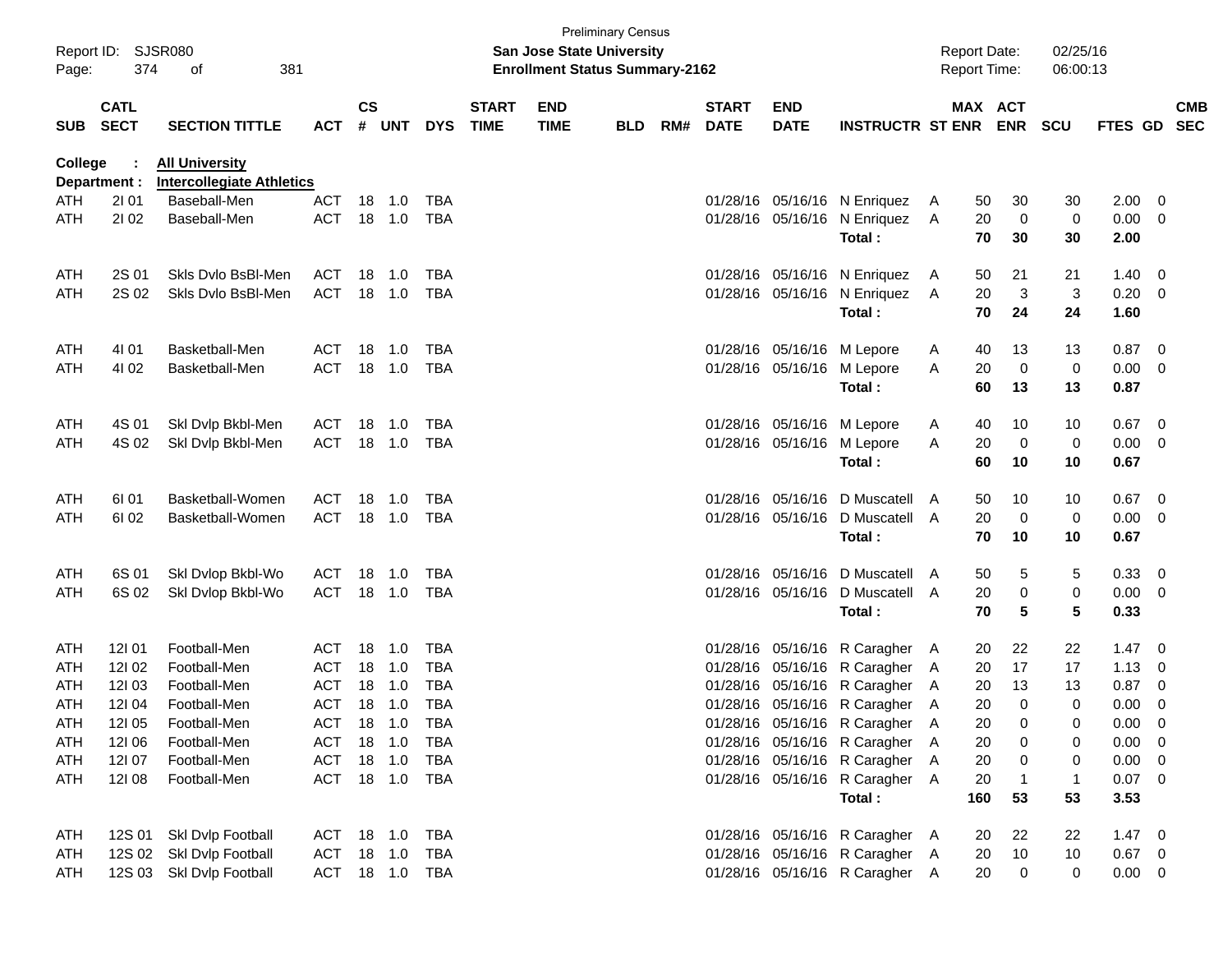| Report ID:<br>Page: | 375                        | SJSR080<br>381<br>of                   |                          |                    |            |                          |                             | San Jose State University<br><b>Enrollment Status Summary-2162</b> | <b>Preliminary Census</b> |     |                             |                                        |                                          |          | <b>Report Date:</b><br><b>Report Time:</b>   | 02/25/16<br>06:00:13           |                     |                          |
|---------------------|----------------------------|----------------------------------------|--------------------------|--------------------|------------|--------------------------|-----------------------------|--------------------------------------------------------------------|---------------------------|-----|-----------------------------|----------------------------------------|------------------------------------------|----------|----------------------------------------------|--------------------------------|---------------------|--------------------------|
| <b>SUB</b>          | <b>CATL</b><br><b>SECT</b> | <b>SECTION TITTLE</b>                  | <b>ACT</b>               | $\mathsf{cs}$<br># | <b>UNT</b> | <b>DYS</b>               | <b>START</b><br><b>TIME</b> | <b>END</b><br><b>TIME</b>                                          | <b>BLD</b>                | RM# | <b>START</b><br><b>DATE</b> | <b>END</b><br><b>DATE</b>              | <b>INSTRUCTR ST ENR</b>                  |          | MAX ACT<br><b>ENR</b>                        | <b>SCU</b>                     | <b>FTES GD</b>      | <b>CMB</b><br><b>SEC</b> |
| <b>ATH</b><br>ATH   | 12S 04<br>12S 05           | Skl Dvlp Football<br>Skl Dvlp Football | <b>ACT</b><br><b>ACT</b> | 18<br>18           | 1.0<br>1.0 | <b>TBA</b><br><b>TBA</b> |                             |                                                                    |                           |     | 01/28/16                    | 01/28/16 05/16/16                      | 05/16/16 R Caragher A<br>R Caragher      | - A      | 20<br>1<br>0<br>20                           | 1<br>0                         | 0.07<br>0.00        | - 0<br>0                 |
| ATH<br><b>ATH</b>   | 12S 06<br>12S 07           | Skl Dvlp Football<br>Skl Dvlp Football | <b>ACT</b><br><b>ACT</b> | 18<br>18           | 1.0<br>1.0 | <b>TBA</b><br><b>TBA</b> |                             |                                                                    |                           |     |                             | 01/28/16 05/16/16<br>01/28/16 05/16/16 | R Caragher<br>R Caragher                 | - A<br>A | 0<br>20<br>20<br>0                           | 0<br>0                         | 0.00<br>0.00        | 0<br>$\overline{0}$      |
| ATH                 | 12S 08                     | Skl Dvlp Football                      | <b>ACT</b>               |                    | 18 1.0     | <b>TBA</b>               |                             |                                                                    |                           |     |                             |                                        | 01/28/16 05/16/16 R Caragher A<br>Total: | 160      | 20<br>0<br>33                                | 0<br>33                        | 0.00<br>2.20        | $\overline{\mathbf{0}}$  |
| ATH                 | 14101                      | Golf-Men                               | ACT                      |                    | 18 1.0     | TBA                      |                             |                                                                    |                           |     |                             |                                        | 01/28/16 05/16/16 J Kennaday A<br>Total: |          | 7<br>25<br>$\overline{7}$<br>25              | 7<br>$\overline{\mathbf{r}}$   | 0.47<br>0.47        | $\overline{\phantom{0}}$ |
| ATH                 | 14S 01                     | Skl Dvlp Golf-Men                      | ACT                      |                    | 19 1.0     | TBA                      |                             |                                                                    |                           |     |                             |                                        | 01/28/16 05/16/16 J Kennaday A<br>Total: |          | 25<br>7<br>$\overline{7}$<br>25              | 7<br>$\overline{7}$            | 0.47<br>0.47        | $\overline{\phantom{0}}$ |
| ATH                 | 16I 01                     | Golf-Women                             | ACT                      |                    | 19 1.0     | TBA                      |                             |                                                                    |                           |     |                             |                                        | 01/28/16 05/16/16 J Dormann<br>Total:    | A        | 25<br>4<br>25<br>$\overline{\mathbf{4}}$     | 4<br>4                         | 0.27<br>0.27        | $\overline{\phantom{0}}$ |
| ATH                 | 16S 01                     | Skl Dvlp Golf-Wo                       | ACT                      |                    |            | TBA                      |                             |                                                                    |                           |     |                             | 01/28/16 05/16/16                      | D Dormann<br>Total:                      | A        | 25<br>3<br>$\mathbf{3}$<br>25                | 3<br>$\mathbf{3}$              | 0.20<br>0.20        | $\overline{\phantom{0}}$ |
| ATH                 | 20101                      | Gymnastics-Women                       | ACT 19 1.0               |                    |            | TBA                      |                             |                                                                    |                           |     |                             | 01/28/16 05/16/16                      | W Wright<br>Total:                       | A        | 15<br>50<br>50<br>15                         | 15<br>15                       | $1.00 \t 0$<br>1.00 |                          |
| ATH                 | 20S 01                     | Skls Dvlp Gym-Wo                       | <b>ACT</b>               |                    | 19  1.0    | TBA                      |                             |                                                                    |                           |     |                             | 01/28/16 05/16/16                      | W Wright<br>Total:                       | A        | 20<br>9<br>9<br>20                           | 9<br>9                         | 0.60 0<br>0.60      |                          |
| ATH                 | 26I 01                     | Tennis-Women                           | ACT                      |                    |            | TBA                      |                             |                                                                    |                           |     |                             | 01/28/16 05/16/16                      | C Skorupka<br>Total:                     | A        | 40<br>$\overline{2}$<br>$\mathbf{2}$<br>40   | $\overline{c}$<br>$\mathbf{2}$ | $0.13 \ 0$<br>0.13  |                          |
| ATH                 | 26S 01                     | Skl Dvlp Ten-Wo                        | <b>ACT</b>               |                    | 19  1.0    | TBA                      |                             |                                                                    |                           |     |                             | 01/28/16 05/16/16                      | C Skorupka A<br>Total:                   |          | 40<br>1<br>40<br>$\blacktriangleleft$        | 1<br>$\mathbf 1$               | $0.07$ 0<br>0.07    |                          |
| ATH                 |                            | 301 01 Soccer-Men                      | ACT 19 1.0 TBA           |                    |            |                          |                             |                                                                    |                           |     |                             | 01/28/16 05/16/16 S Tobin              | Total:                                   | A        | 50<br>8<br>$\bf8$<br>50                      | 8<br>8                         | $0.53$ 0<br>0.53    |                          |
| ATH                 |                            | 30S 01 Skls Dvlp Soccer                | ACT 19 1.0 TBA           |                    |            |                          |                             |                                                                    |                           |     |                             | 01/28/16 05/16/16 S Tobin              | Total:                                   | A        | 50<br>$\overline{7}$<br>$\overline{7}$<br>50 | 7<br>$\overline{7}$            | $0.47 \ 0$<br>0.47  |                          |
| ATH                 |                            | 32I 01 Softball-Women                  | ACT 18 1.0 TBA           |                    |            |                          |                             |                                                                    |                           |     |                             |                                        | 01/28/16 05/16/16 C Hardee<br>Total:     | A        | 21<br>50<br>50<br>21                         | 21<br>21                       | $1.40 \ 0$<br>1.40  |                          |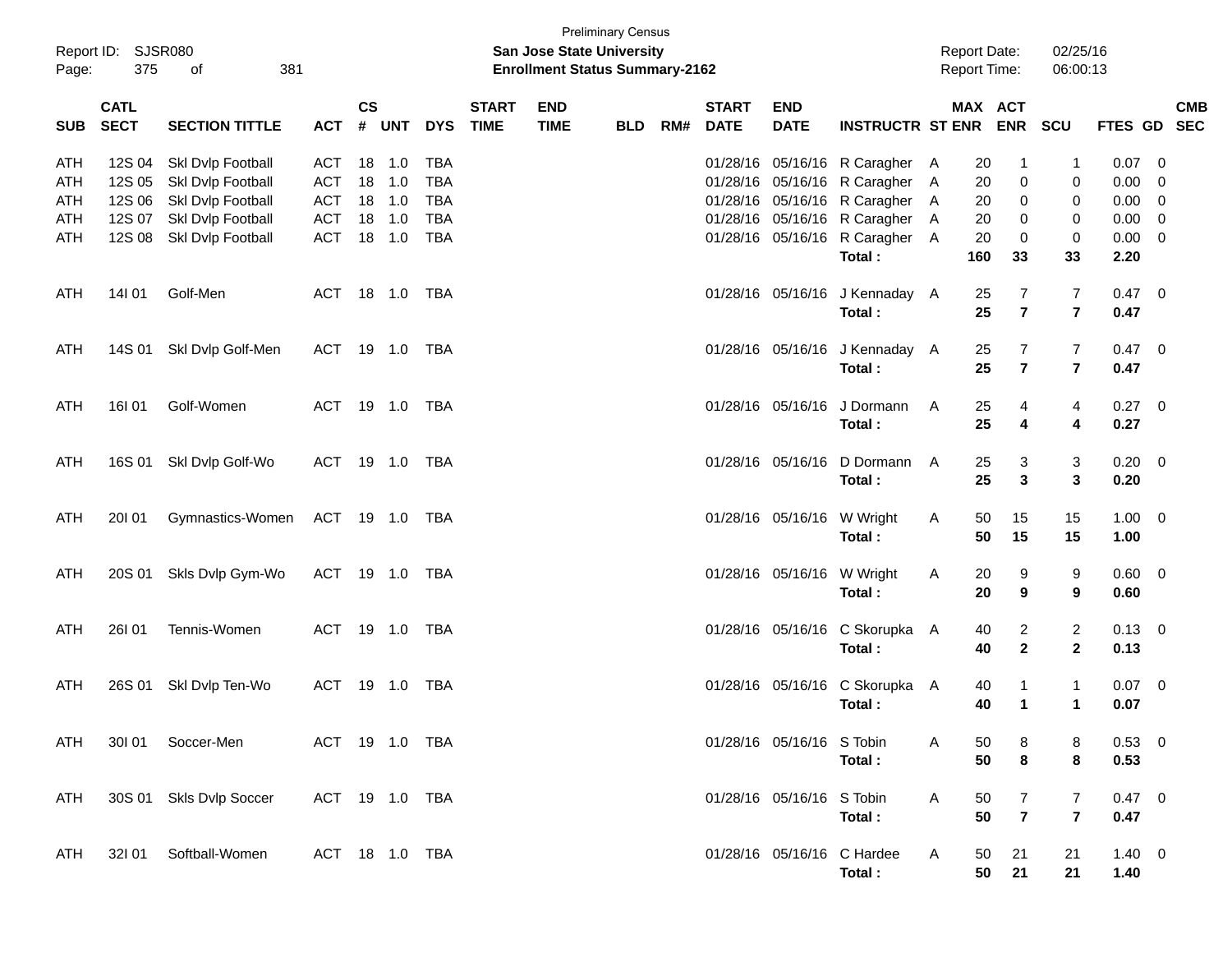| Page:      | Report ID: SJSR080<br>376  | of<br>381                 |                |               |       |            |                             | <b>Preliminary Census</b><br>San Jose State University<br><b>Enrollment Status Summary-2162</b> |            |     |                             |                           |                                       | <b>Report Date:</b><br>Report Time: |                                | 02/25/16<br>06:00:13               |                        |            |
|------------|----------------------------|---------------------------|----------------|---------------|-------|------------|-----------------------------|-------------------------------------------------------------------------------------------------|------------|-----|-----------------------------|---------------------------|---------------------------------------|-------------------------------------|--------------------------------|------------------------------------|------------------------|------------|
| SUB        | <b>CATL</b><br><b>SECT</b> | <b>SECTION TITTLE</b>     | <b>ACT</b>     | $\mathsf{cs}$ | # UNT | <b>DYS</b> | <b>START</b><br><b>TIME</b> | <b>END</b><br><b>TIME</b>                                                                       | <b>BLD</b> | RM# | <b>START</b><br><b>DATE</b> | <b>END</b><br><b>DATE</b> | <b>INSTRUCTR ST ENR ENR</b>           |                                     | MAX ACT                        | SCU                                | FTES GD SEC            | <b>CMB</b> |
| ATH        |                            | 32S 01 SkI Dvlp Sftbl Wo  | ACT 18 1.0 TBA |               |       |            |                             |                                                                                                 |            |     |                             |                           | 01/28/16 05/16/16 C Hardee<br>Total:  | A<br>50<br>50                       | 17<br>17                       | 17<br>17                           | $1.13 \ 0$<br>1.13     |            |
| ATH        | 34101                      | Swimming-Women            | ACT 19 1.0 TBA |               |       |            |                             |                                                                                                 |            |     |                             |                           | 01/28/16 05/16/16 S Hopkins<br>Total: | 50<br>A<br>50                       | 21<br>21                       | 21<br>21                           | $1.40 \ 0$<br>1.40     |            |
| ATH        | 34S 01                     | Skl Dvlp Swim-Wo          | ACT 19 1.0 TBA |               |       |            |                             |                                                                                                 |            |     |                             |                           | 01/28/16 05/16/16 S Hopkins<br>Total: | A<br>50<br>50                       | 9<br>9                         | 9<br>9                             | $0.60 \quad 0$<br>0.60 |            |
| ATH        | 36I 01                     | Volleyball-Women          | ACT 18 1.0 TBA |               |       |            |                             |                                                                                                 |            |     |                             | 01/28/16 05/16/16         | J Shepardson A<br>Total:              | 50<br>50                            | 10<br>10                       | 10<br>10                           | $0.67$ 0<br>0.67       |            |
| ATH        | 36S 01                     | Skls Dvlp Vlybl-Wo        | ACT 18 1.0 TBA |               |       |            |                             |                                                                                                 |            |     |                             | 01/28/16 05/16/16         | J Shepardson A<br>Total:              | 20<br>20                            | 6<br>6                         | 6<br>6                             | $0.40 \quad 0$<br>0.40 |            |
| ATH        | 42101                      | Cross Country Wmn         | ACT 18 1.0 TBA |               |       |            |                             |                                                                                                 |            |     |                             | 01/28/16 05/16/16         | K Watson<br>Total:                    | A<br>30<br>30                       | 15<br>15                       | 15<br>15                           | $1.00 \t 0$<br>1.00    |            |
| ATH        | 42S 01                     | Skls Dvlp Crs Ctry        | ACT 18 1.0 TBA |               |       |            |                             |                                                                                                 |            |     |                             |                           | 01/28/16 05/16/16 K Watson<br>Total:  | Α<br>30<br>30                       | 8<br>8                         | 8<br>8                             | 0.53 0<br>0.53         |            |
| ATH        | 44101                      | Soccer Women              | ACT 18 1.0 TBA |               |       |            |                             |                                                                                                 |            |     |                             |                           | 01/28/16 05/16/16 L Hanson<br>Total:  | A<br>30<br>30                       | 15<br>15                       | 15<br>15                           | $1.00 \t 0$<br>1.00    |            |
| ATH        | 44S 01                     | Skls Dvlp Soccer W        | ACT 18 1.0 TBA |               |       |            |                             |                                                                                                 |            |     |                             | 01/28/16 05/16/16         | L Hanson<br>Total:                    | Α<br>30<br>30                       | 6<br>6                         | 6<br>6                             | $0.40 \quad 0$<br>0.40 |            |
| ATH        | 46I 01                     | Water Polo Women          | ACT            |               |       | TBA        |                             |                                                                                                 |            |     |                             | 01/28/16 05/16/16         | J Bega<br>Total:                      | A<br>30<br>30                       | 27<br>27                       | 27<br>27                           | 1.80 0<br>1.80         |            |
| ATH        |                            | 46S 01 Skls Dvlp Wtr Plo  | ACT 18 1.0 TBA |               |       |            |                             |                                                                                                 |            |     |                             | 01/28/16 05/16/16 J Bega  | Total:                                | A<br>30<br>30                       | 15<br>15                       | 15<br>15                           | $1.00 \t 0$<br>1.00    |            |
| <b>ATH</b> | 48101                      | Cross Country Men         | ACT 18 1.0 TBA |               |       |            |                             |                                                                                                 |            |     |                             |                           | 01/28/16 05/16/16 K Watson<br>Total:  | Α<br>20<br>20                       | $\overline{c}$<br>$\mathbf{2}$ | $\overline{2}$<br>$\boldsymbol{2}$ | $0.13 \ 0$<br>0.13     |            |
| ATH        |                            | 48S 01 Skls Dvlp Crs Ctry | ACT 18 1.0 TBA |               |       |            |                             |                                                                                                 |            |     |                             |                           | 01/28/16 05/16/16 K Watson<br>Total:  | A<br>20<br>20                       | $\mathbf 1$                    | $\mathbf{1}$<br>$\mathbf 1$        | $0.07$ 0<br>0.07       |            |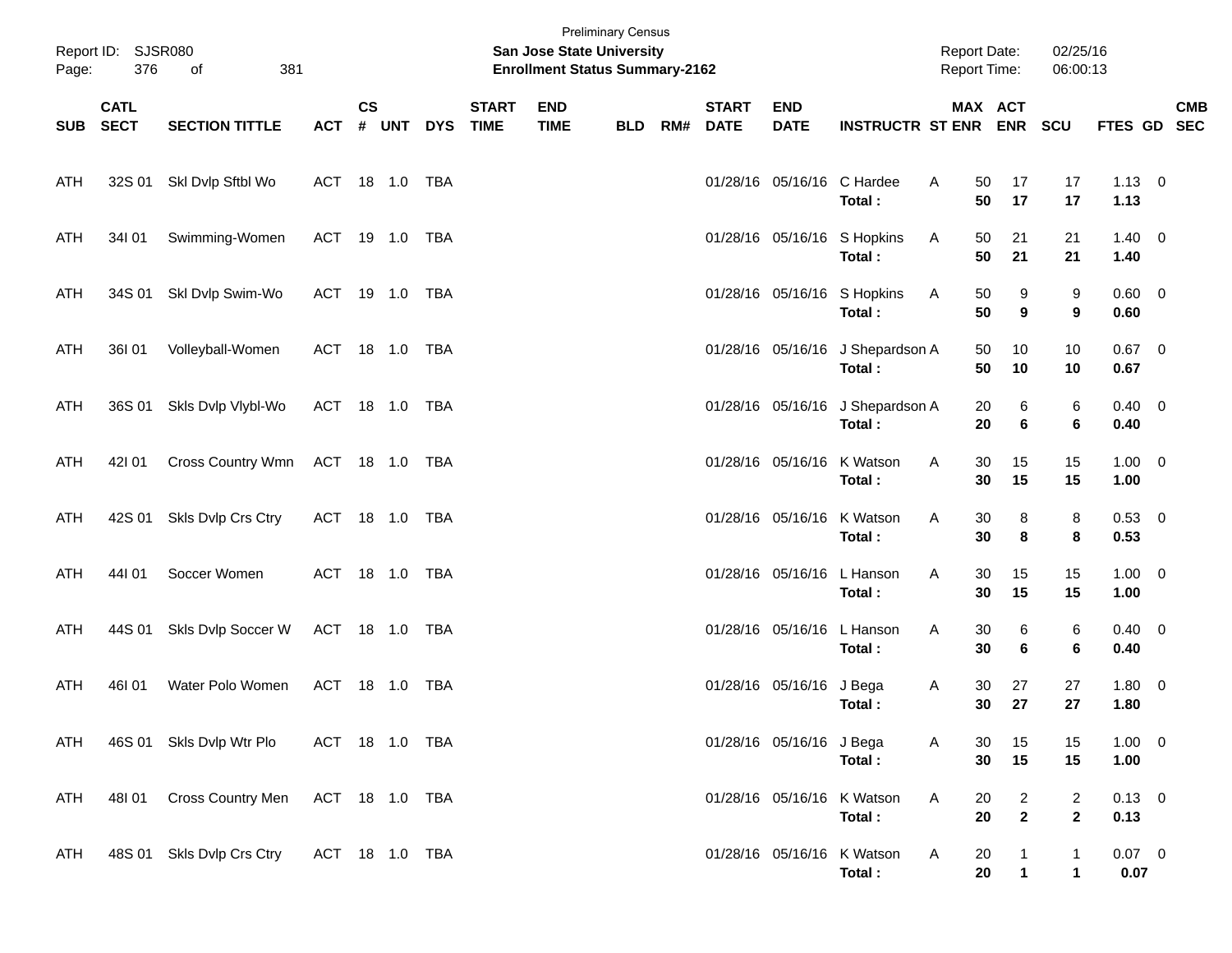| Page:      | Report ID: SJSR080<br>377  | ot                    |       |           |            | <b>San Jose State University</b><br><b>Enrollment Status Summary-2162</b> | <b>Preliminary Census</b> |            |     |                             |                           | <b>Report Date:</b><br><b>Report Time:</b> |     | 02/25/16<br>06:00:13 |            |             |            |
|------------|----------------------------|-----------------------|-------|-----------|------------|---------------------------------------------------------------------------|---------------------------|------------|-----|-----------------------------|---------------------------|--------------------------------------------|-----|----------------------|------------|-------------|------------|
| <b>SUB</b> | <b>CATL</b><br><b>SECT</b> | <b>SECTION TITTLE</b> | ACT # | CS<br>UNT | <b>DYS</b> | <b>START</b><br><b>TIME</b>                                               | <b>END</b><br><b>TIME</b> | <b>BLD</b> | RM# | <b>START</b><br><b>DATE</b> | <b>END</b><br><b>DATE</b> | <b>INSTRUCTR ST ENR</b>                    | MAX | ACT<br><b>ENR</b>    | <b>SCU</b> | FTES GD SEC | <b>CMB</b> |

| Department: | Intercollegiate Athletics |  |
|-------------|---------------------------|--|
|-------------|---------------------------|--|

| <b>Department:</b> | <b>Intercollegiate Athletics</b> | Department Total:          | 1560 | 414 | 414 | 27.60 |
|--------------------|----------------------------------|----------------------------|------|-----|-----|-------|
|                    |                                  | <b>Lower Division:</b>     | 1560 | 414 | 414 | 27.60 |
|                    |                                  | Upper Division:            |      |     |     | 0.00  |
|                    |                                  | <b>Graduate Division :</b> |      |     |     | 0.00  |
|                    |                                  |                            |      |     |     |       |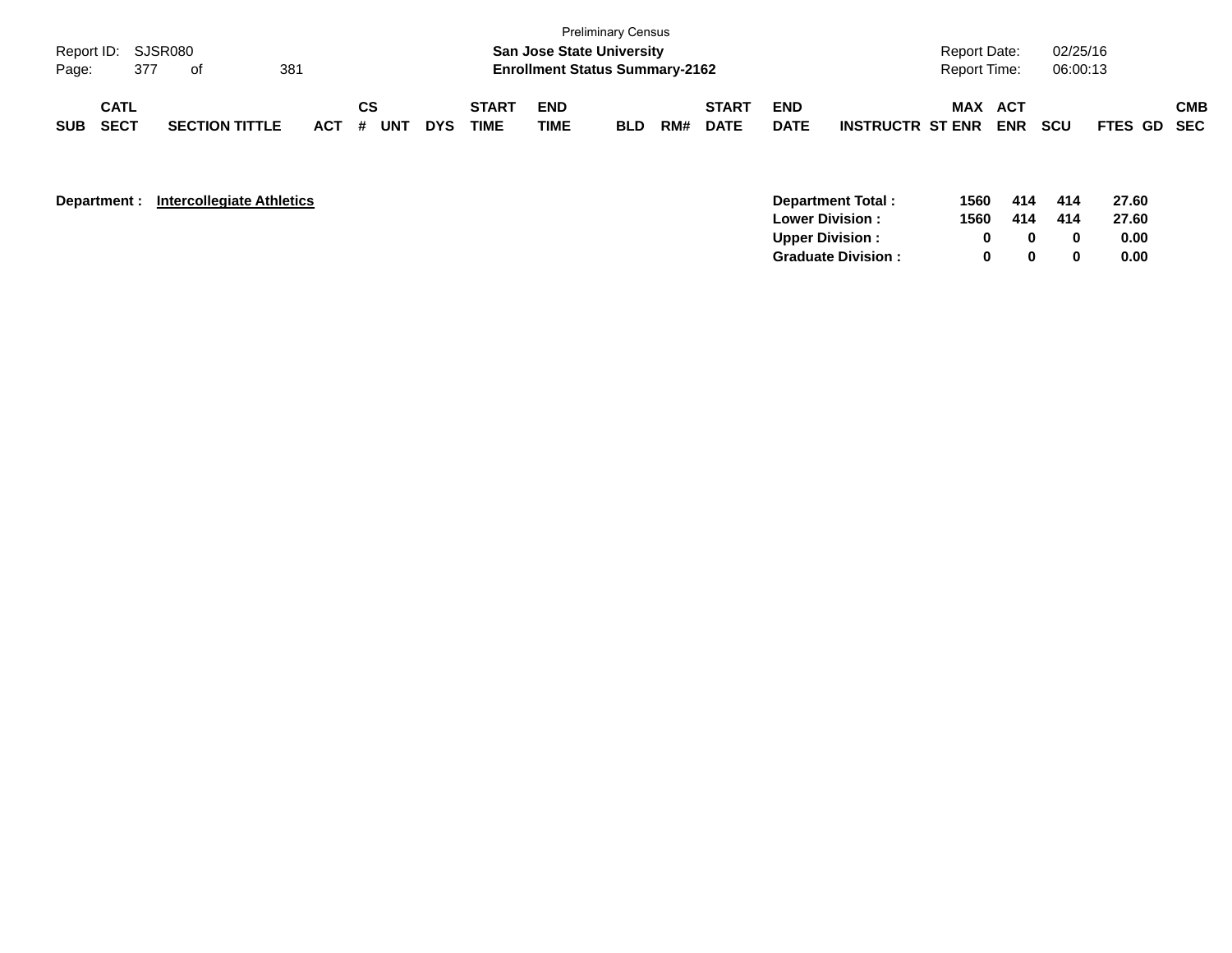|                    |             |     |                       |     |            |    |     |            |              |                                       | <b>Preliminary Census</b> |     |              |             |                                                     |             |     |
|--------------------|-------------|-----|-----------------------|-----|------------|----|-----|------------|--------------|---------------------------------------|---------------------------|-----|--------------|-------------|-----------------------------------------------------|-------------|-----|
| Report ID: SJSR080 |             |     |                       |     |            |    |     |            |              | <b>San Jose State University</b>      |                           |     |              |             | 02/25/16<br><b>Report Date:</b>                     |             |     |
| Page:              |             | 378 | of                    | 381 |            |    |     |            |              | <b>Enrollment Status Summary-2162</b> |                           |     |              |             | 06:00:13<br><b>Report Time:</b>                     |             |     |
|                    | <b>CATL</b> |     |                       |     |            | СS |     |            | <b>START</b> | <b>END</b>                            |                           |     | <b>START</b> | <b>END</b>  | MAX<br>ACT                                          |             | СМВ |
| <b>SUB</b>         | <b>SECT</b> |     | <b>SECTION TITTLE</b> |     | <b>ACT</b> | #  | UNT | <b>DYS</b> | TIME         | TIME                                  | <b>BLD</b>                | RM# | <b>DATE</b>  | <b>DATE</b> | <b>ENR</b><br><b>SCU</b><br><b>INSTRUCTR ST ENR</b> | FTES GD SEC |     |

| <b>COLLEGE GRAND TOTAL:</b> | 1560 | 414          | 414 | 27.60 |
|-----------------------------|------|--------------|-----|-------|
| <b>Lower Division:</b>      | 1560 | 414          | 414 | 27.60 |
| <b>Upper Division:</b>      |      | 0            | 0   | 0.00  |
| <b>Graduate Division:</b>   |      | <sup>0</sup> | 0   | 0.00  |
|                             |      |              |     |       |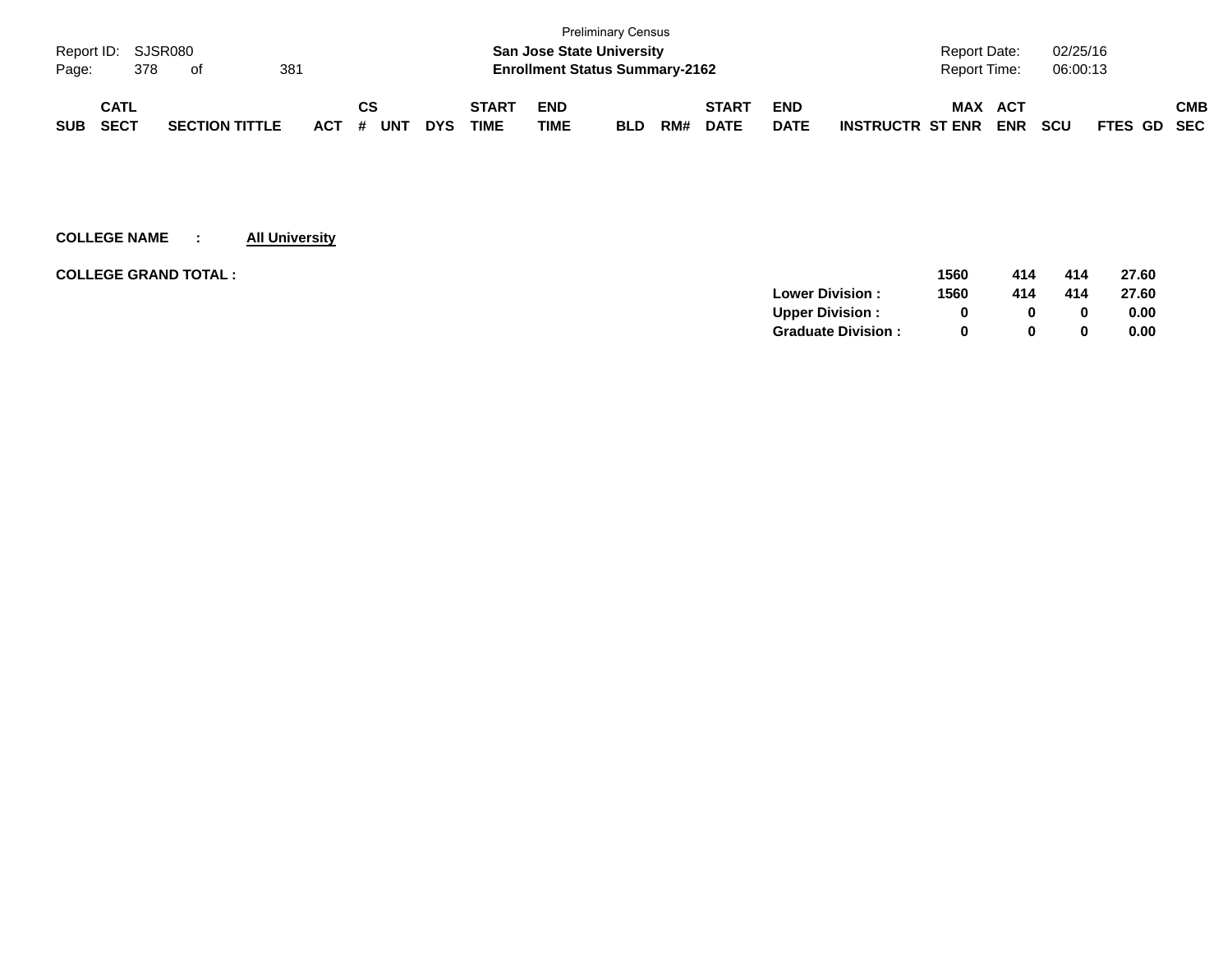|                    |             |     |                       |     |     |    |            |            |              |                                       | <b>Preliminary Census</b> |     |              |             |                         |                     |            |            |             |     |
|--------------------|-------------|-----|-----------------------|-----|-----|----|------------|------------|--------------|---------------------------------------|---------------------------|-----|--------------|-------------|-------------------------|---------------------|------------|------------|-------------|-----|
| Report ID: SJSR080 |             |     |                       |     |     |    |            |            |              | <b>San Jose State University</b>      |                           |     |              |             |                         | <b>Report Date:</b> |            | 02/25/16   |             |     |
| Page:              |             | 379 | of                    | 381 |     |    |            |            |              | <b>Enrollment Status Summary-2162</b> |                           |     |              |             |                         | <b>Report Time:</b> |            | 06:00:13   |             |     |
|                    | <b>CATL</b> |     |                       |     |     | СS |            |            | <b>START</b> | <b>END</b>                            |                           |     | <b>START</b> | <b>END</b>  |                         | MAX                 | ACT        |            |             | СМВ |
| <b>SUB</b>         | <b>SECT</b> |     | <b>SECTION TITTLE</b> |     | ACT | #  | <b>UNT</b> | <b>DYS</b> | TIME         | TIME                                  | <b>BLD</b>                | RM# | <b>DATE</b>  | <b>DATE</b> | <b>INSTRUCTR ST ENR</b> |                     | <b>ENR</b> | <b>SCU</b> | FTES GD SEC |     |

| <b>COLLEGE GRAND TOTAL :</b> |                           | 0            | 0            | 0.00 |
|------------------------------|---------------------------|--------------|--------------|------|
|                              | <b>Lower Division:</b>    | 0            | 0            | 0.00 |
|                              | <b>Upper Division:</b>    | 0            | 0            | 0.00 |
|                              | <b>Graduate Division:</b> | <sup>0</sup> | $\mathbf{0}$ | 0.00 |
|                              |                           |              |              |      |